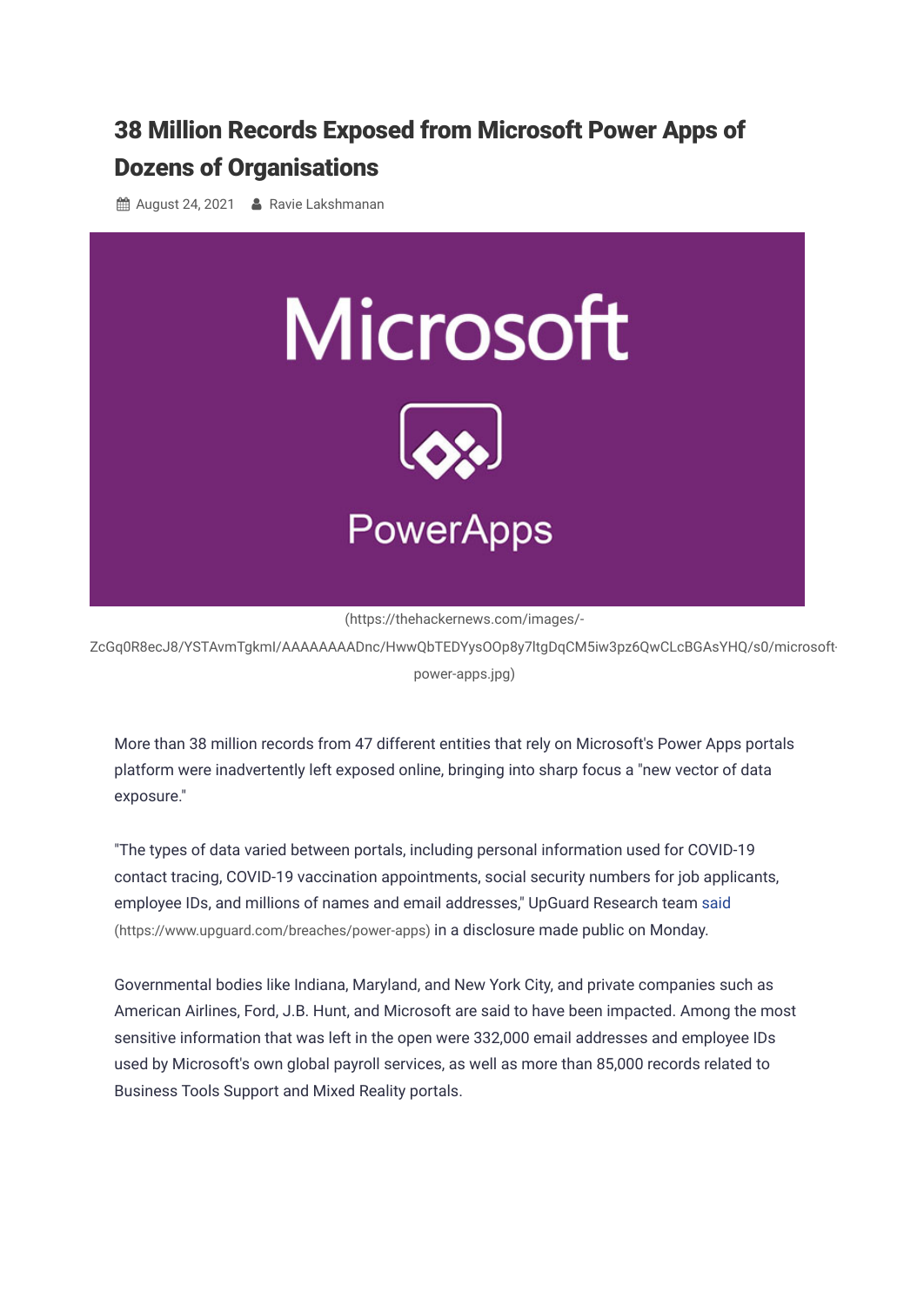

[\(https://go.thn.li/1-free-300-7\)](https://go.thn.li/1-free-300-7)

Power Apps [\(https://powerapps.microsoft.com/en-us/\)](https://powerapps.microsoft.com/en-us/) is a Microsoft-powered development platform for building low-code custom business apps that work across mobile and the web using prebuilt templates, in addition to offering APIs to enable access to data by other applications, including options to retrieve and store information. The company describes the service as a "suite of apps, services, and connectors, as well as a data platform, that provides a rapid development environment to build custom apps for your business needs."

But a misconfiguration in the way a portal could share and store data could lead to a scenario wherein sensitive data is made publicly accessible, resulting in a potential data leak.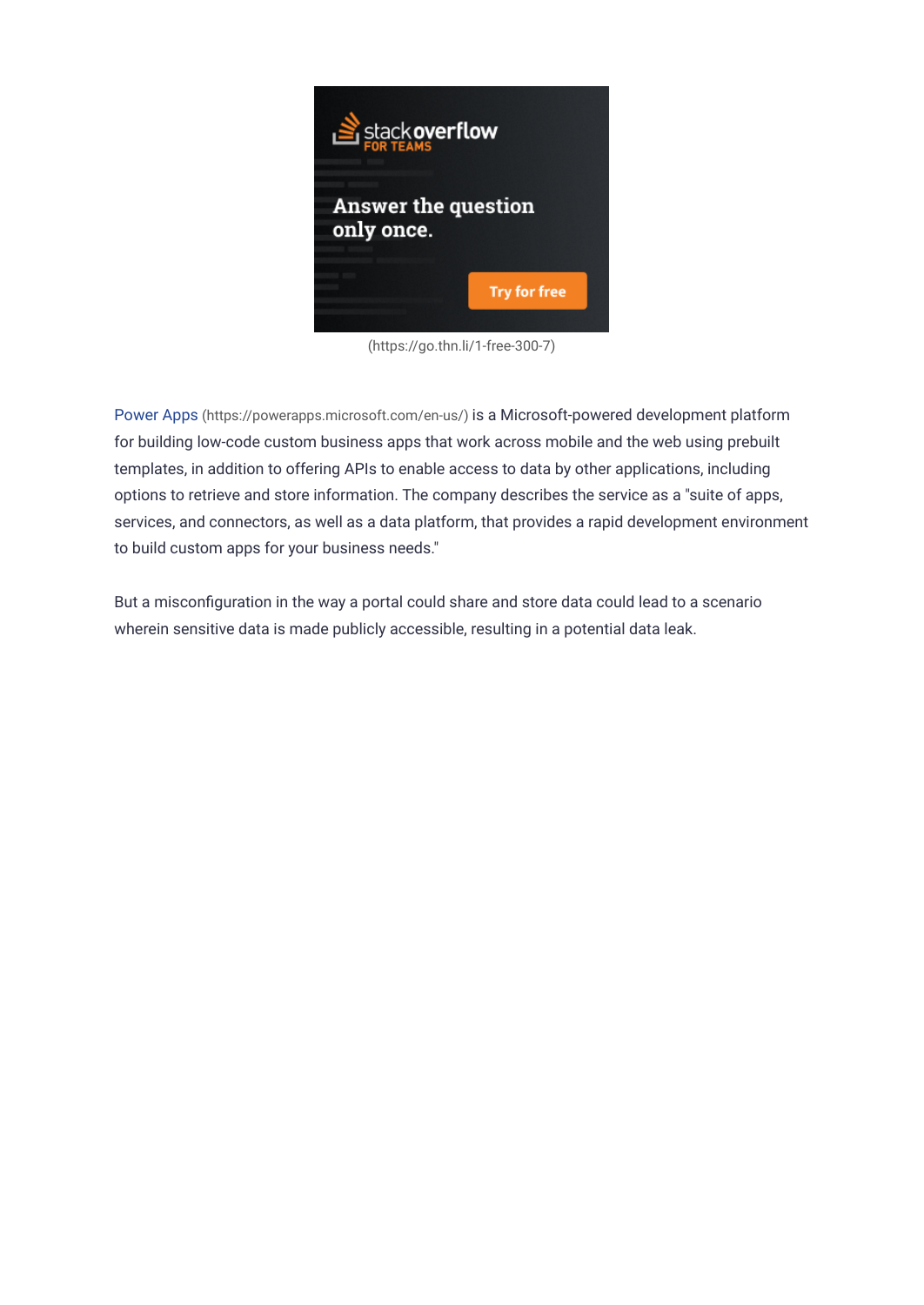

(https://thehackernews.com/images/-

[xLk9siWH1qY/YSS9cpE55FI/AAAAAAAADnU/VF\\_lyVIFOzYgvFw5lDHLmV1E7Joul2hMwCLcBGAsYHQ/s0/data](https://thehackernews.com/images/-xLk9siWH1qY/YSS9cpE55FI/AAAAAAAADnU/VF_lyVIFOzYgvFw5lDHLmV1E7Joul2hMwCLcBGAsYHQ/s0/data-leak.jpg)leak.jpg)

"Power Apps portals have options built in for sharing data, but they also have built in data types that are inherently sensitive," the researchers said. "In cases like registration pages for COVID-19 vaccinations, there are data types that should be public, like the locations of vaccination sites and available appointment times, and sensitive data that should be private, like the personally identifying information of the people being vaccinated."

UpGuard said it notified Microsoft of the data leakage in June 24, 2021, only for the company to initially close the case, citing the behavior was "by design" but subsequently take actions to alert its government cloud customers of the issue in the wake of an abuse report filed by the security firm on July 15.